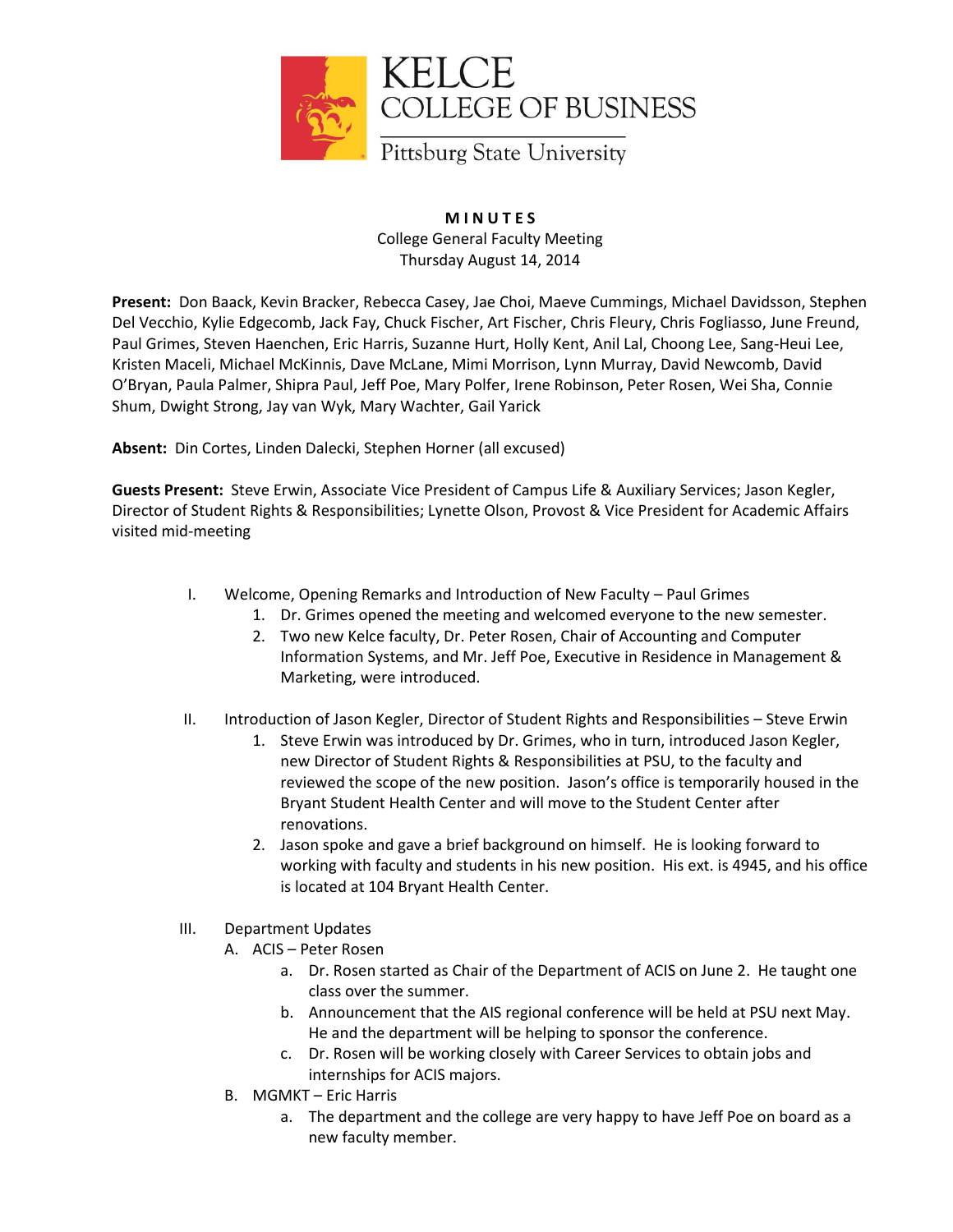- C. EF&B Paul Grimes for Din Cortes
	- a. Dr. Cortes is gone to Paraguay to teach a class so Dr. Grimes gave a brief report for him.
		- i. The Department of Economics, Finance & Banking has had new carpet installed in their mail office and all faculty offices. Dr. Cortes invites everyone to come visit their department to see the new look.
		- ii. Dr. Grimes will be teaching a class this semester (ECON 191).
- IV. College Support Updates
	- A. Marketing and Communications Brett Dalton no report
	- B. Academic Advising Suzanne Hurt
		- 1. The Office of Academic Advising had a very busy summer.
		- 2. Prerequisites report for the fall semester has not run correctly through the PSU system and are she is currently working to get students removed from classes in which they shouldn't be enrolled because of not having met prerequisite requirements. She asked that faculty remind students about prerequisites for classes when their classes meet. Students should meet with Ms. Hurt if there are prerequisite problems.
		- 3. The Office of Academic Advising will be meeting with 52 exchange/international students on Friday.
		- 4. If faculty are interested in advising workshops/training, they should contact Suzanne.
		- 5. Krimson Kultuur, the Enactus (student organization) run store is now located at 508 N. Broadway. Several students have had internship experiences at the store this summer. Faculty are encouraged to use the store for class projects, etc.
	- C. Instructional Support Kylie Edgecomb
		- 1. Kylie discussed changes in CANVAS for faculty.
		- 2. There are a couple of new apps that Kylie will send out to faculty. Canvas and speed grader apps have been updated.
		- 3. New projectors will be installed soon in several Kelce classrooms.
	- D. Technical Support Chris Fleury
		- 1. Replaced computers in 209 computer lab, center lab in Kelce Lab.
		- 2. Chris will help with getting connected to GUS.Net.
		- 3. If faculty have electronic equipment to get rid of, contact Chris.
- V. Administrative Updates and Announcements Mimi Morrison
	- 1. Reminded faculty to submit electronic copy of syllabus to their department admin who will send it on to Mimi.
	- 2. Dr. Grimes announced that syllabi should be uploaded to Digital Measures at the end of the semester.
	- 3. New pictorial directory was distributed for faculty to review.
	- 4. Standing committees list was distributed.
- VI. Development News / Upcoming Capital Campaign Holly Kent
	- 1. 3 year pathways campaign has been completed. Exceeded the goal.
	- 2. The next campaign began on July 1. The campaign is in a silent phase for one year and there is no name for the campaign at this time.
		- i. The 4 year campaign includes the silent phase.
		- ii. It is a \$55 million campaign.
			- 1. \$5 million toward endowed faculty positions.
				- 2. \$10 million to program endowments.
				- 3. \$20 million for emerging scholarships and other scholarships.
				- 4. \$20 million for facilities, to include: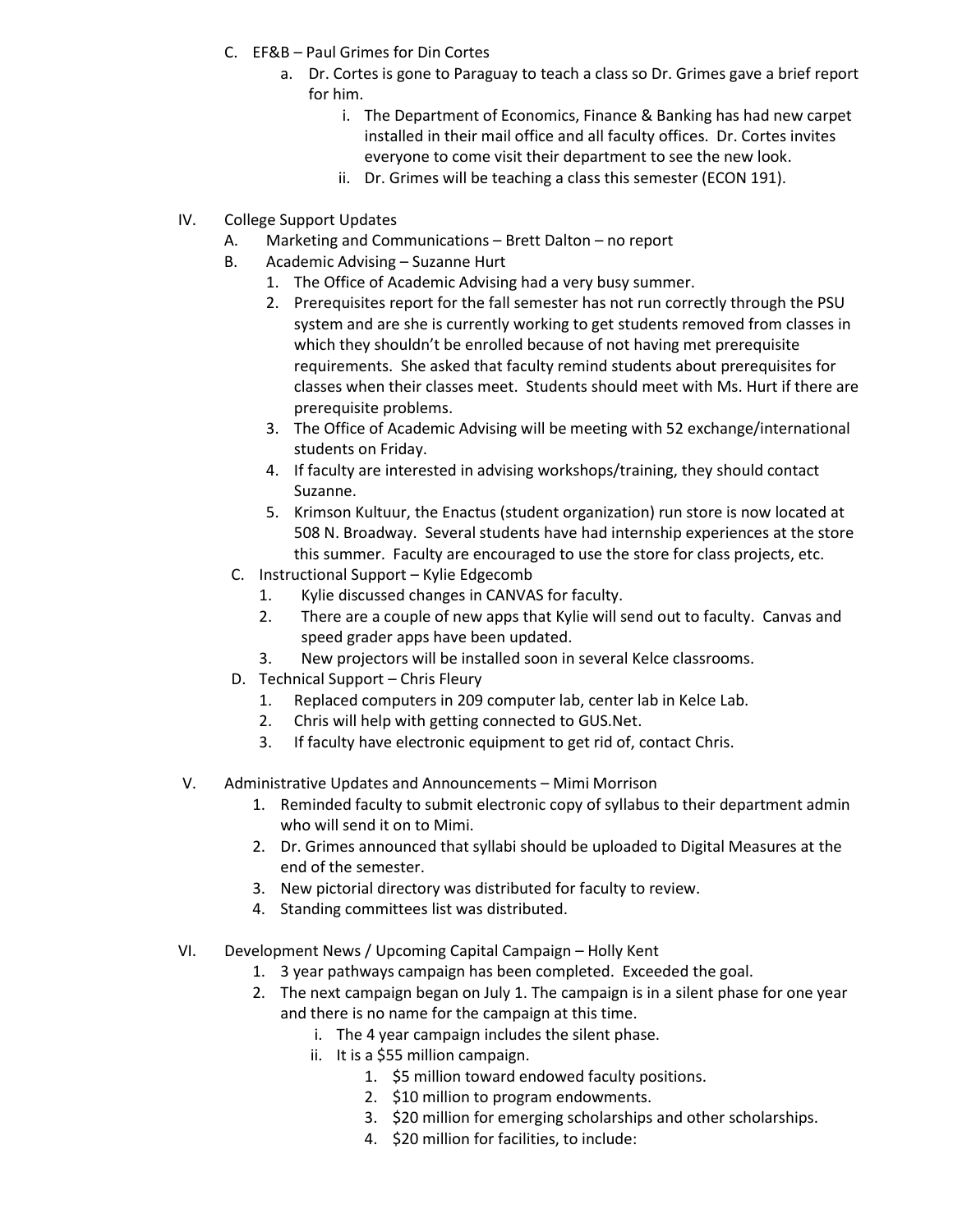- a. Kelce renovation and addition
- b. Additions to KTC
- c. Additions to McPherson
- d. Renovations at the Weede
- 5. Faculty will be asked for input on the renovation planning for Kelce.
- VII. General Announcements Paul Grimes
	- A. Travel Request Forms Return to Chairs!
		- Travel estimate forms need to be completed and returned to Department chairs by next Friday.
	- B. CV Information Updates into Digital Measures
		- Keep CV information updated in Digital Measures
	- C. Back Stage Commons Open for Student Use
		- Commons area is open any time that the building is open, and does not require a reservation.
	- D. Pete Esch Notable Scholar-Announcement and Applications Later this Fall
		- Funds need to be expended in accordance with the wishes of the donor.
		- Holly and Dr. Grimes have met with Dr. Hodson about how best to utilize these funds and will come up with established criteria very soon.
		- The key factor in making this award will be to reward quality scholarship.
	- E. Welcome Back Picnic for Students Tuesday, August 26th
		- Fastenal will be attending and perhaps a few other businesses.
		- Dr. Murray has the list for volunteers for the picnic.
	- F. Executive on Campus Bill Lewis, September 25th through 27th
	- G. Kelce Hosts the Rua Skybox Fort Hays Game (Family Day) September 27th
		- Bill Lewis and other prominent alums, etc. will be guests in the Rua box.
	- H. John Lowe Campus Visit November 4th
		- Will be visiting PSU/College of Business as an Executive on Campus on Nov. 4.
	- I. University Delegation to Turkey (includes Grimes, Murray and Cummings)
		- PSU Delegation will go to Turkey Sept. 15-29
	- J. Kelce College Sponsorships Athletic Events
		- First downs at football games and the half-court shot at PSU basketball games will be sponsored by the Kelce College. We will not be participating in the hospitality tents at the football games.
	- K. Kansas State Fair Recruiting and Outreach
		- Each college on campus will help man the booth at the Fair. Kelce will have several representatives.
	- L. New template for course syllabus was distributed and faculty will be asked to use the new format by next semester. The template is now posted on the official documents web page for the college.
- VIII. Concerns Provost Lynette Olson
	- 1. Dr. Olson discussed confidential personnel issues with Kelce faculty & staff.
- IX. Dean's College Update
	- A. Is Reaccreditation *Behind* Us?
		- 1. No, AACSB accreditation is a culture. It should be reflected continuously in all that we do.
		- 2. Keep your Digital Measures information updated
		- 3. Continue with course assessment and AOL activities
		- 4. Maintain your faculty qualification
		- 5. Remain engaged
	- B. Our Long-Run Plan
		- 1. Three of the six steps were completed prior to our reaffirmation: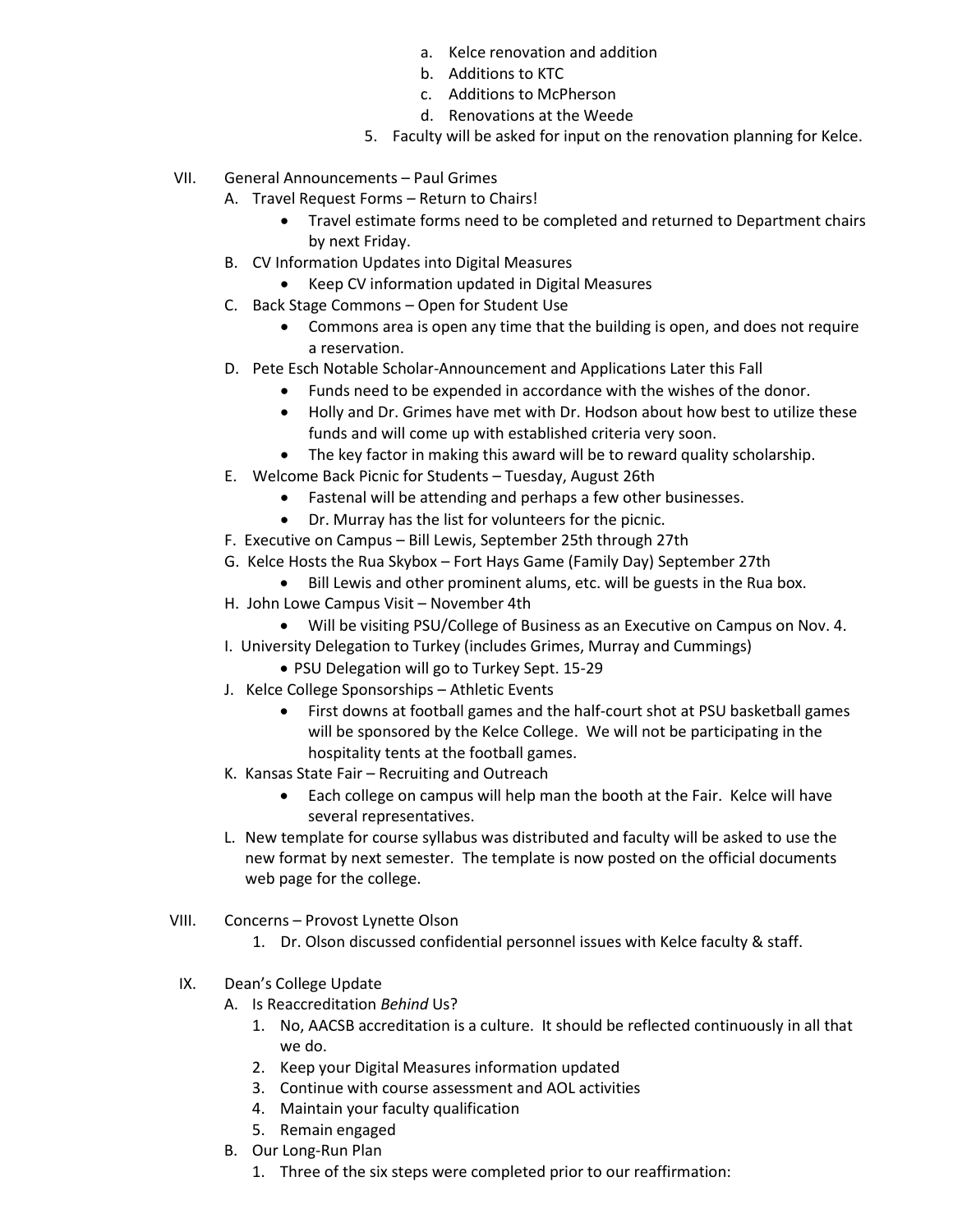- a. New college governance documents and committee structure
- b. New Vision Statement, Mission Statement, and Guiding Values Document
- c. New Operating Policies Faculty Sufficiency and Faculty Qualifications
- 2. Three of the six steps are yet to be completed and need our attention:
	- a. Development and adoption of new college strategic plan
	- b. Review and redesign of college curriculum (BBA and MBA)
	- c. Construct a new Assurance of Learning model
- C. Current Leadership Issues
	- Events over the summer sidetracked our plans to hold a KLT Retreat for strategic planning.
	- Due to possible improprieties in the administration of international exchange students, Dr. Harris will continue serving as Interim MBA Director.
	- Even though this is an unpleasant situation for all of us, it does provide an opportunity to re-evaluate the MBA program, its policies and procedures, and its role within the Kelce College.
	- Will start with a meeting of the "MBA Faculty" tomorrow.
		- $\circ$  A 360 $\circ$  Degree Review
		- o Restructure the MBA Program Advisory Council
- D. MBA Concerns

Several issues have become apparent:

- Admission Process
	- o Most students are "Conditional Admission"
	- o GMAT requirement not following catalog
- "Foundation Courses"
	- o As structured, are part of program instead of being treated as "prerequisites" for admission
	- o Makes program appear overly long, costs students graduate tuition, restricts admission opportunities
- What is the right mix of MBA students?
	- o Domestic vs. International
	- o Returning Adults vs. "Fifth Year Students"
- Should we offer program off-site and/or via distance?
	- o Joplin Market Opportunity
	- o Competition
- "Emphasis" vs. "Concentration" what's the difference?
	- o Would we be better served by adding specialized master degrees in specific fields? (e.g. MAC)
	- o Concerns with the "General Administration" emphasis label
- Recommendations for MBA reform to be presented at next college-wide faculty meeting (late fall or early spring)
- Development of structural reforms to parallel and reflect strategic planning themes
- E. Strategic Planning Process
	- a. Using our work from last year, the KLT will draft broad goals and objectives to be consistent with new university-wide plan
	- b. KLT's draft plan will be presented to SPC for refinement and enhancement
	- c. Plan to be distributed to Kelce Faculty and Staff for discussion and revisions
	- d. Kelce General Faculty will hold vote on adoption of the final plan
	- e. Our new plan should inform:
		- Our capital campaign goal of investment in new physical facilities. What infrastructure is needed to reach our goals?
		- What our curriculum looks like. Are we meeting our students' needs and satisfying the demands of our employers?
- F. Curriculum Revision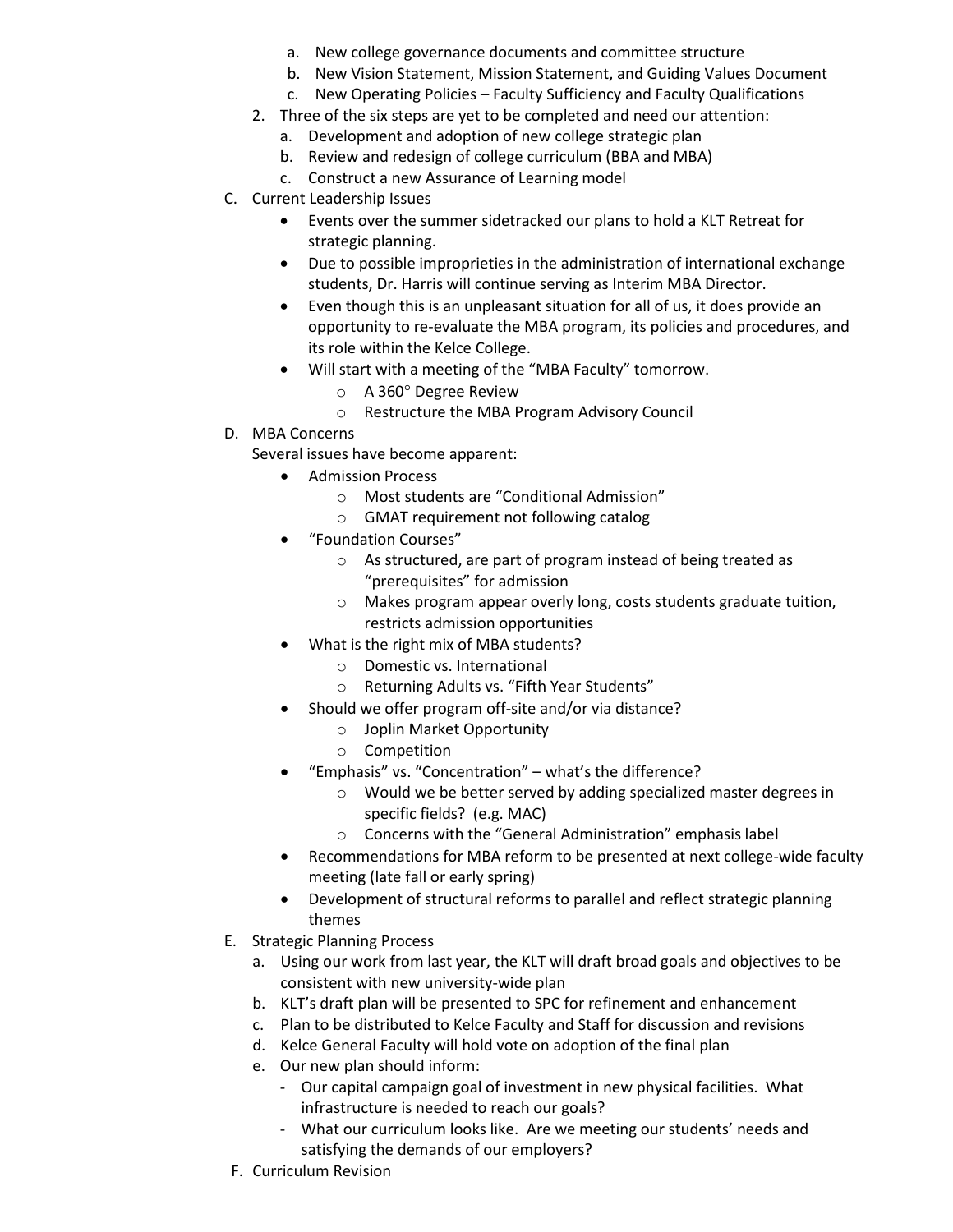- a. Optimally, curriculum revision should flow from strategic plan. However, the timeintensive nature of the development, legislation, and implementation processes suggest that we should go ahead and get started right away with discussing the major issues and concerns that have been raised.
- b. What are these?
	- i. Curriculum Revision
		- $\bullet$  BBA
		- Enhancement of business communications and other soft skills.
		- A need for a cross-functional "general business" degree option multidisciplinary for the small business market.
		- Is our Kelce Core (aka "Common Body of Knowledge") up-to-date? Relevant for all disciplinary majors?
		- Curriculum Revision
		- Need to enhance transcript reporting with respect to curriculum content:
		- Modernize course titles
		- Break out discipline course codes to reflect content (e.g. MGMKT should be MGT and MKT)
		- Provide some structure to course numbering
		- Enhance flexibility with more split-level course offerings ("dual numbered")
	- ii. Organizational
		- The planning process will also address the college's organizational structure. Some issues to be considered:
			- GROWTH: How big do we want to be?
			- Better balanced departmental numbers
			- Administrative "home" of MBA program
			- MBA Director vs. Associate Dean
			- Department names
- G. College Committees

Kelce College Standing Committees for 2014-15

- Faculty assignments reflected in handout and always available through "Official Documents webpage.
- Committees need to self-organize and elect a chair. Report to Dean's Office prior to Labor Day.
- KLT will issue a committee charge to each group early in the semester.
- X. Old Business none
- XI. New Business none
- XII. Adjournment 2:40 pm